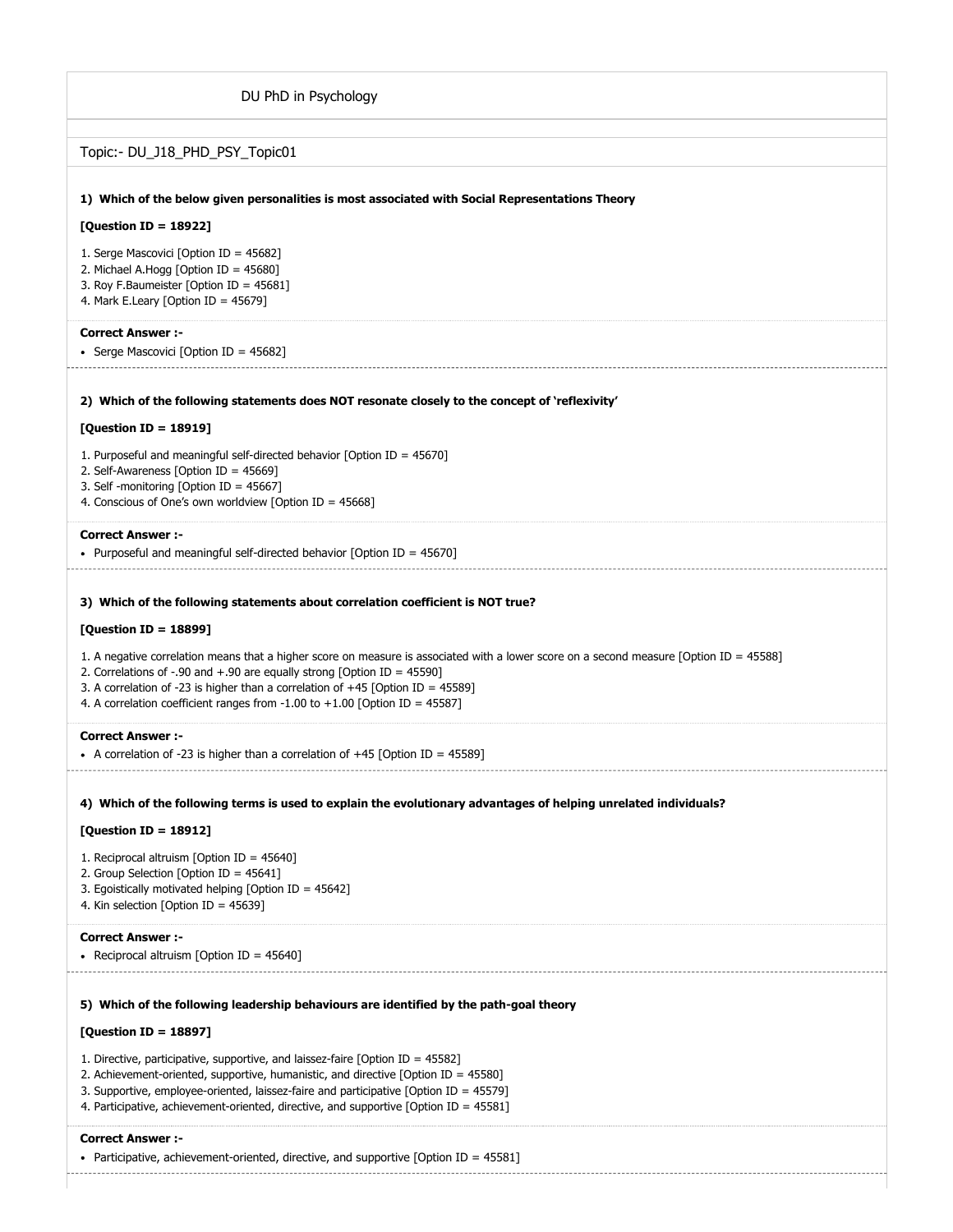| 6) Which of the following research sampling has important research applications in relatively small business and industrial organizations<br>where N is expected to be less than 100                                                                                  |
|-----------------------------------------------------------------------------------------------------------------------------------------------------------------------------------------------------------------------------------------------------------------------|
| [Question ID = $18886$ ]                                                                                                                                                                                                                                              |
| 1. Saturation Sampling [Option ID = 45535]<br>2. Double Sampling [Option ID = 45538]<br>3. Snowball Sampling [Option ID = 45537]<br>4. Dense Sampling [Option ID = 45536]                                                                                             |
| <b>Correct Answer :-</b><br>• Snowball Sampling [Option ID = 45537]                                                                                                                                                                                                   |
| 7) As per Management by Objectives (MBO) what should be the nature of goals                                                                                                                                                                                           |
| [Question ID = 18929]                                                                                                                                                                                                                                                 |
| 1. Tangible, verifiable and measurable [Option ID = $45708$ ]<br>2. Achievable, controllable and profitable [Option ID = $45707$ ]<br>3. Hierarchical, attainable and effective [Option ID = 45710]<br>4. Challenging, emotional and constructive [Option ID = 45709] |
| <b>Correct Answer :-</b><br>• Tangible, verifiable and measurable [Option ID = $45708$ ]                                                                                                                                                                              |
| 8) An item analysis that determines whether the people who have done well on a particular item have also done well on the whole test is<br>called                                                                                                                     |
| [Question ID = 18907]                                                                                                                                                                                                                                                 |
| 1. Item discrimination [Option ID = $45620$ ]<br>2. Item difficulty [Option ID = $45619$ ]<br>3. Homogeneity [Option ID = 45621]<br>4. Heterogeneity [Option ID = 45622]                                                                                              |
| <b>Correct Answer :-</b><br>• Item discrimination [Option ID = 45620]                                                                                                                                                                                                 |
| 9) Encoding of new memories is most likely to be influenced by damage to                                                                                                                                                                                              |
| [Question ID = $18893$ ]                                                                                                                                                                                                                                              |
| 1. Left frontal lobe [Option ID = 45563]<br>2. Hippocampus [Option ID = 45564]<br>3. Amygdale [Option ID = $45566$ ]<br>4. Hypothalamus [Option ID = 45565]                                                                                                           |
| <b>Correct Answer :-</b><br>• Hippocampus [Option ID = 45564]                                                                                                                                                                                                         |
| 10) When a researcher wants to consider the relationship among combination of three or more variables, generally it is advised to use<br>statistics of                                                                                                                |
| [Question ID = 18903]                                                                                                                                                                                                                                                 |
| 1. Multivariate analysis [Option ID = $45603$ ]<br>2. Chi-square [Option ID = $45606$ ]<br>3. Univariate methods [Option ID = 45605]<br>4. Standard deviation [Option ID = 45604]                                                                                     |
| <b>Correct Answer:-</b><br>• Multivariate analysis [Option ID = 45603]                                                                                                                                                                                                |
| 11) In a certain code, RIPPLE is written as 613382 and LIFE is written as 8192. How is PILLER written in that code?                                                                                                                                                   |
| [Question ID = 18906]                                                                                                                                                                                                                                                 |
| 1. 618826 [Option ID = 45617]                                                                                                                                                                                                                                         |

2. 338816 [Option ID = 45618]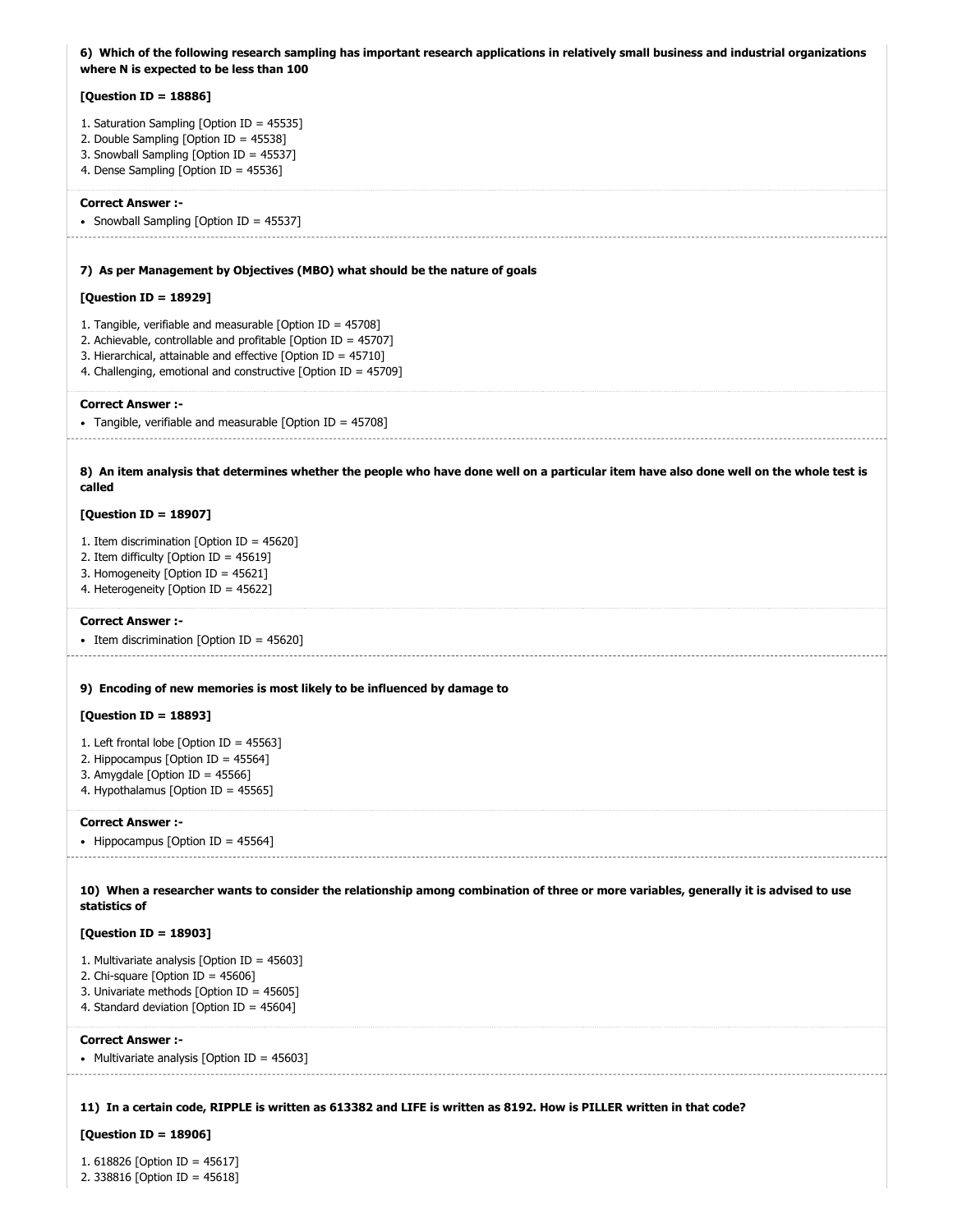| 3. 318286 [Option ID = 45616]<br>4. 318826 [Option ID = 45615]                                                                                                                                                                                                                                           |
|----------------------------------------------------------------------------------------------------------------------------------------------------------------------------------------------------------------------------------------------------------------------------------------------------------|
| <b>Correct Answer :-</b><br>• 318826 [Option ID = 45615]                                                                                                                                                                                                                                                 |
| 12) In a _________________, the experimenter creates a situation in which all the possible extraneous variables are controlled so that the<br>variance produced by them is also controlled.                                                                                                              |
| [Question ID = 18889]                                                                                                                                                                                                                                                                                    |
| 1. Field Experiment [Option ID = $45548$ ]<br>2. Case Study Research [Option ID = 45550]<br>3. Laboratory Experiment [Option ID = 45547]<br>4. Survey Research [Option ID = 45549]                                                                                                                       |
| <b>Correct Answer :-</b><br>• Laboratory Experiment [Option ID = 45547]                                                                                                                                                                                                                                  |
| 13) According to the American Psychiatric Association, to be classified as 'mentally disordered' a person must be                                                                                                                                                                                        |
| [Question ID = 18926]                                                                                                                                                                                                                                                                                    |
| 1. Judged to be mentally disordered by an impartial panel of three judges [Option ID = $45696$ ]<br>2. Out of touch with reality [Option ID = $45697$ ]<br>3. Performing an illegal behavior. [Option ID = 45695]<br>4. Personally distressed or incapable of functioning adequately [Option ID = 45698] |
| <b>Correct Answer :-</b>                                                                                                                                                                                                                                                                                 |
| • Personally distressed or incapable of functioning adequately [Option ID = 45698]                                                                                                                                                                                                                       |
| 14) According to Socio-meter Theory, self esteem system evolved to monitor<br>[Question ID = 18920]                                                                                                                                                                                                      |
| 1. One's relational value to other people [Option ID = $45671$ ]<br>2. The degree of Stereotype Threat [Option ID = 45673]<br>3. The degree of intergroup competition [Option ID = $45674$ ]<br>4. The Stigmatized status of a group [Option ID = $45672$ ]                                              |
| <b>Correct Answer :-</b><br>One's relational value to other people [Option ID = $45671$ ]                                                                                                                                                                                                                |
| 15) According to Woolgar (1988) in qualitative paradigm, reflection which maintains a positivist distinction between objects and<br>representations and thereby aim to present an accurate representation of participant's accounts is called                                                            |
| [Question ID = 18908]                                                                                                                                                                                                                                                                                    |
| 1. Introspection [Option ID = $45623$ ]<br>2. Dasein [Option ID = $45625$ ]<br>3. Retrospection [Option ID = 45626]<br>4. Benign introspection [Option ID = 45624]                                                                                                                                       |
| <b>Correct Answer :-</b><br>• Benign introspection [Option ID = 45624]                                                                                                                                                                                                                                   |
| 16) 10. The 'Contact hypothesis' proposed by Allport (1954) is related to which of the following aspects?                                                                                                                                                                                                |
| [Question ID = 18895]                                                                                                                                                                                                                                                                                    |
| 1. In-group Identification [Option ID = 45572]<br>2. Positive Intergroup Relations [Option ID = 45574]<br>3. Self-Presentation [Option ID = 45573]<br>4. Self-Verification [Option ID = 45571]                                                                                                           |
| <b>Correct Answer :-</b><br>• Positive Intergroup Relations [Option ID = $45574$ ]                                                                                                                                                                                                                       |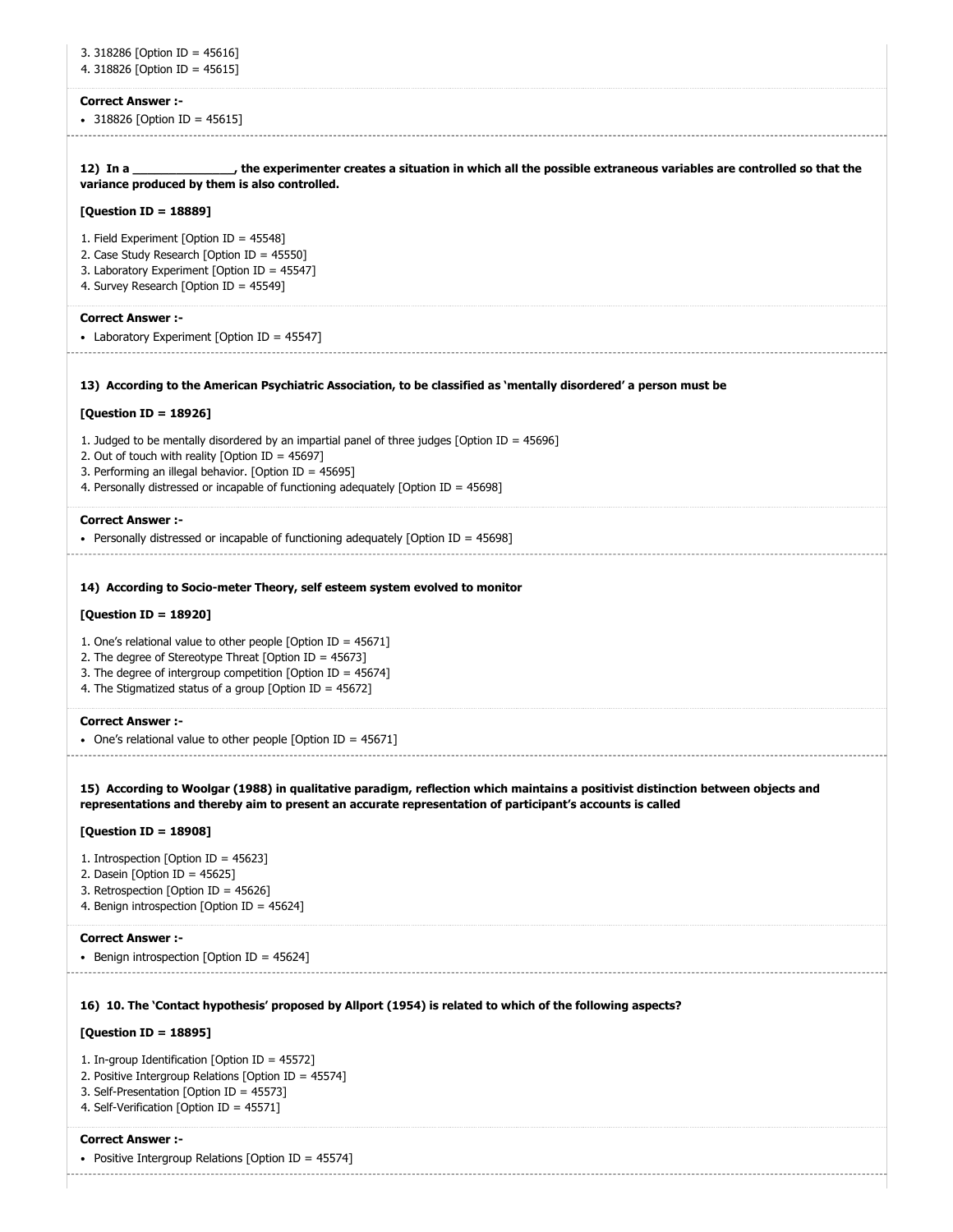**17) 18) 19) 20) 21) In Grounded Theory Research, the process of selecting the core category, systematically relating to other categories, validating the \_\_\_\_\_\_\_\_\_\_\_\_\_ is the organizing principle of human action, seeking to impose structure on the flow of experience. [Question ID = 18910]** 1. Dream analysis [Option ID = 45631] 2. Archetypes [Option ID = 45634] 3. Narratives [Option ID = 45633] 4. Social order [Option ID = 45632] **Correct Answer :-** • Narratives [Option ID =  $45633$ ] **\_\_\_\_\_\_occurs throughout the research process to develop, raising the analytical level of emerging theory, identifying tentative categories, their properties and relationships and gaps in data collection. [Question ID = 18904]** 1. Field notes [Option ID = 45609] 2. Focused coding [Option ID = 45610] 3. Saturating theoretical concept [Option ID = 45608] 4. Memo writing [Option ID = 45607] **Correct Answer :-** • Memo writing  $[Option ID = 45607]$ **\_\_\_\_\_\_\_\_\_\_\_ enables the investigator to know how the various factors bring changes through time in the attitude of the sample being studied. [Question ID = 18892]** 1. Telephone survey [Option ID = 45562] 2. Panel Technique [Option ID = 45561] 3. Mail Questionnaire [Option ID = 45560] 4. Personal Interview [Option ID = 45559] **Correct Answer :-** • Panel Technique [Option ID = 45561] **\_\_\_\_\_\_\_\_\_ is defined as any factors that allow a company to differentiate its product and service from those of its competitors to increase market share. [Question ID = 18911]** 1. SWOT analysis strategy [Option ID = 45638] 2. Competitive advantage [Option ID = 45636] 3. Competitive strategy [Option ID = 45635] 4. Corporate level strategy [Option ID = 45637] **Correct Answer :-** • Competitive advantage [Option ID = 45636] **relationships, filling the categories with further refinement and development is [Question ID = 18916]** 1. Focused coding [Option ID = 45656] 2. Selective coding [Option ID = 45657] 3. Axial coding [Option ID = 45655] 4. Line by line coding [Option ID = 45658] **Correct Answer :-** • Selective coding [Option ID =  $45657$ ]

#### **22) If Flag: Nation, then**

## **[Question ID = 18918]**

1. Honour : Status [Option ID = 45665]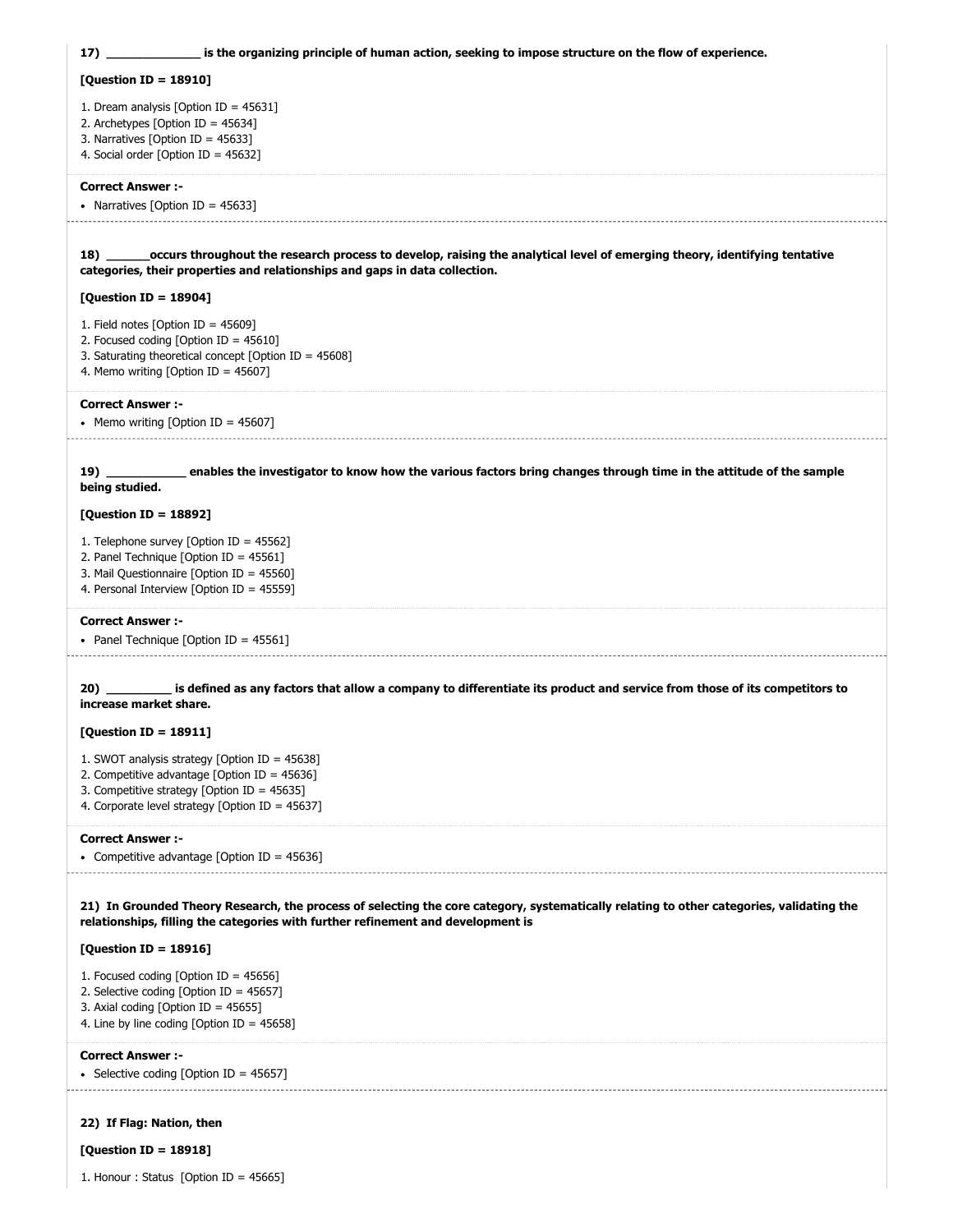| 2. Insignia : Rank [Option ID = $45666$ ]<br>3. Emblem : Prosperity [Option ID = $45663$ ]<br>4. Wealth : Prestige [Option ID = 45664]                                                                                                                                                                                                         |
|------------------------------------------------------------------------------------------------------------------------------------------------------------------------------------------------------------------------------------------------------------------------------------------------------------------------------------------------|
| <b>Correct Answer:-</b><br>• Insignia : Rank [Option ID = 45666]                                                                                                                                                                                                                                                                               |
| 23) If Fox: Cunning, then                                                                                                                                                                                                                                                                                                                      |
| [Question ID = 18887]                                                                                                                                                                                                                                                                                                                          |
| 1. Cat: Playful [Option ID = $45540$ ]<br>2. Horse: Runner [Option ID = 45539]<br>3. Vixen: Cure [Option ID = $45542$ ]<br>4. Ant: Industrious [Option ID = 45541]                                                                                                                                                                             |
| <b>Correct Answer:-</b><br>• Ant: Industrious [Option ID = $45541$ ]                                                                                                                                                                                                                                                                           |
| 24) Memories of facts are contained in ________________________ memory; memories of action are contained in _____________ memory                                                                                                                                                                                                               |
| [Question ID = 18909]                                                                                                                                                                                                                                                                                                                          |
| 1. Procedural: action [Option ID = $45627$ ]<br>2. Procedural: declarative [Option ID = $45629$ ]<br>3. Factual: declarative [Option ID = $45628$ ]<br>4. Declarative: procedural [Option ID = $45630$ ]                                                                                                                                       |
| <b>Correct Answer :-</b><br>• Declarative: procedural [Option ID = 45630]                                                                                                                                                                                                                                                                      |
| 25) A process in which new words are associated with their meaning after a brief exposure<br>[Question ID = 18928]<br>1. Fast mapping [Option ID = 45704]<br>2. Word explosion [Option ID = $45703$ ]<br>3. Language sensitivity [Option ID = $45706$ ]<br>4. Building schema [Option ID = 45705]                                              |
| <b>Correct Answer:-</b><br>• Fast mapping [Option ID = 45704]                                                                                                                                                                                                                                                                                  |
| 26) A type of explanation used in positivist social science in which the explanation relies heavily on causal laws and law like statements<br>and inter relationships are called                                                                                                                                                               |
| [Question ID = 18917]                                                                                                                                                                                                                                                                                                                          |
| 1. Parsimonious [Option ID = 45661]<br>2. Nomothetic [Option ID = 45659]<br>3. Ideographic [Option ID = 45660]<br>4. Hermeneutics [Option ID = 45662]                                                                                                                                                                                          |
| <b>Correct Answer:-</b><br>• Nomothetic [Option ID = 45659]                                                                                                                                                                                                                                                                                    |
| 27) Psychotherapists attempt to do all except                                                                                                                                                                                                                                                                                                  |
| [Question ID = 18914]                                                                                                                                                                                                                                                                                                                          |
| 1. Ensuring that clients are well liked by everyone [Option ID = $45650$ ]<br>2. Providing some relief from anxiety, depression and other symptoms [Option ID = 45647]<br>3. Helping client develop a sense of adequacy and self-esteem [Option ID = $45649$ ]<br>4. Improving clients understanding of their own feelings [Option ID = 45648] |
| <b>Correct Answer :-</b><br>• Ensuring that clients are well liked by everyone [Option ID = 45650]                                                                                                                                                                                                                                             |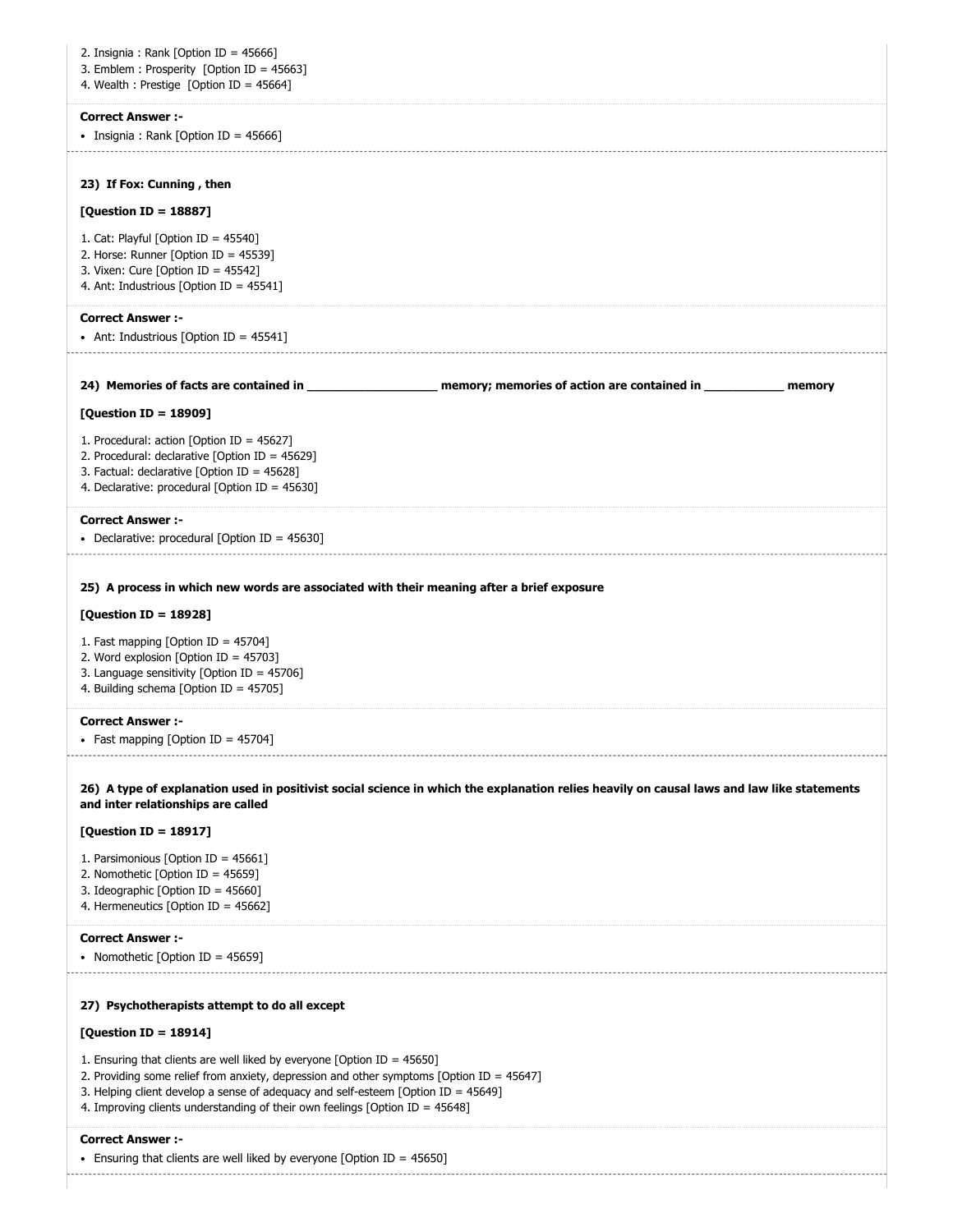# **28) Axis III of DSM- IV-TR subsumes disorders such as 29) An advantage that heuristics generally have algorithms is that 30) Habituation develops through 31) For a three year old- a cat with a dog mask would bark like a dog and wag its tail. For the child the cat has been transformed into a 32) Uncertainty about duties and responsibilities is called \_\_\_\_\_\_\_\_ 33) Life is to Death as Hope is to… [Question ID = 18921]** 1. Migraine headache [Option ID = 45678] 2. Alzheimer's disease [Option ID = 45676] 3. Schizophrenia [Option ID = 45675] 4. Marital problems [Option ID = 45677] **Correct Answer :-**  $\bullet$  Migraine headache [Option ID = 45678] • Alzheimer's disease [Option ID = 45676] **[Question ID = 18923]** 1. Heuristics are relatively less time consuming [Option ID = 45685] 2. Heuristics do not require any planning [Option ID = 45686] 3. Heuristics guarantee reaching the solution [Option ID = 45683] 4. Anyone can use heuristics, whereas algorithms can be quite challenging [Option ID = 45684] **Correct Answer :-** • Heuristics are relatively less time consuming [Option ID = 45685] **[Question ID = 18930]** 1. Interpersonal interaction [Option ID = 45711] 2. The development of language [Option ID = 45713] 3. The fact that attention declines as an event is presented repeatedly [Option ID = 45712] 4. The foundation for physical development [Option ID = 45714] **Correct Answer :-** The fact that attention declines as an event is presented repeatedly [Option ID =  $45712$ ] **dog. The root of this belief is [Question ID = 18915]** 1. Egocentrism [Option ID = 45651] 2. Operation [Option ID = 45654] 3. Centration [Option ID = 45652] 4. Transformation [Option ID = 45653] **Correct Answer :-** • Centration [Option ID = 45652] **[Question ID = 18933]** 1. Weak organizational culture [Option ID = 45725] 2. Occupational stress [Option ID = 45723] 3. Role ambiguity [Option ID = 45724] 4. Role overload [Option ID = 45726] **Correct Answer :-** • Role ambiguity [Option ID =  $45724$ ] **[Question ID = 18901]**

1. Despair [Option ID = 45596]

2. Pain [Option ID = 45597]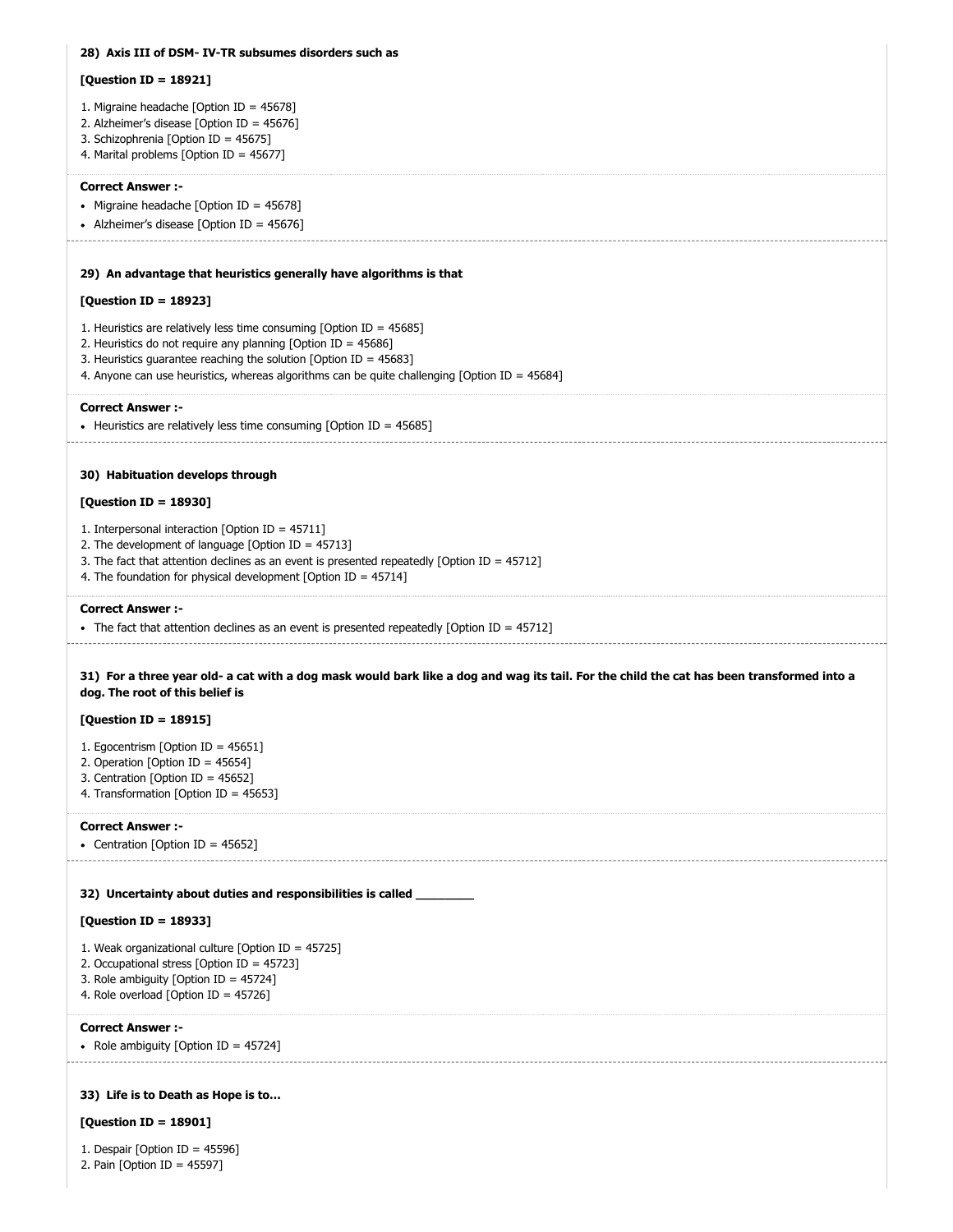## **Correct Answer :-**

• Despair  $[Option ID = 45596]$ 

## **34) The Wason Selection Task (1966) is a test of**

### **[Question ID = 18905]**

- 1. ILL-defined problem [Option ID = 45613]
- 2. Inductive reasoning [Option ID = 45611]
- 3. Conditional reasoning [Option ID = 45612]
- 4. Well defined problem [Option ID = 45614]

#### **Correct Answer :-**

• Conditional reasoning [Option ID = 45612]

#### **35) The 'Peter Principle' states that, in a hierarchy every employee**

#### **[Question ID = 18932]**

- 1. Tends to challenge the views of their senior managers [Option ID = 45721]
- 2. Tends to rise to their natural level of competence [Option ID = 45719]
- 3. Tends to rise to their natural level of incompetence [Option ID = 45720]
- 4. Tends to look for upward mobility [Option ID = 45722]

## **Correct Answer :-**

Tends to rise to their natural level of incompetence [Option ID = 45720]

#### **36) The processes by which people's self views are influenced by their perceptions of how others view them is popularly known as**

## **[Question ID = 18927]**

- 1. Self-Presentation [Option ID = 45701]
- 2. Self-Efficacy [Option ID = 45700]
- 3. Self-Definition [Option ID = 45702]
- 4. Looking-glass self [Option ID = 45699]

#### **Correct Answer :-**

Looking-glass self [Option ID = 45699]

#### **37) The concept of psychological adequacy refers to**

## **[Question ID = 18934]**

1. An individual's sense of self-efficacy [Option ID = 45728]

- 2. How successfully people adjust to and cope with their environment [Option ID = 45727]
- 3. Whether a person is mentally competent to stand trial [Option ID = 45729]
- 4. The criteria for release of an individual from a mental institution [Option ID = 45730]

## **Correct Answer :-**

How successfully people adjust to and cope with their environment [Option ID =  $45727$ ]

**38) The graphical representation of data on which researcher plots each case of observation, where each axis represents the value of one variable is called**

## **[Question ID = 18900]**

- 1. Histogram [Option ID = 45592]
- 2. Polygon [Option ID = 45591]
- 3. Normal Probability curve [Option ID = 45593]
- 4. Scattergram [Option ID = 45594]

#### **Correct Answer :-**

• Scattergram [Option ID =  $45594$ ]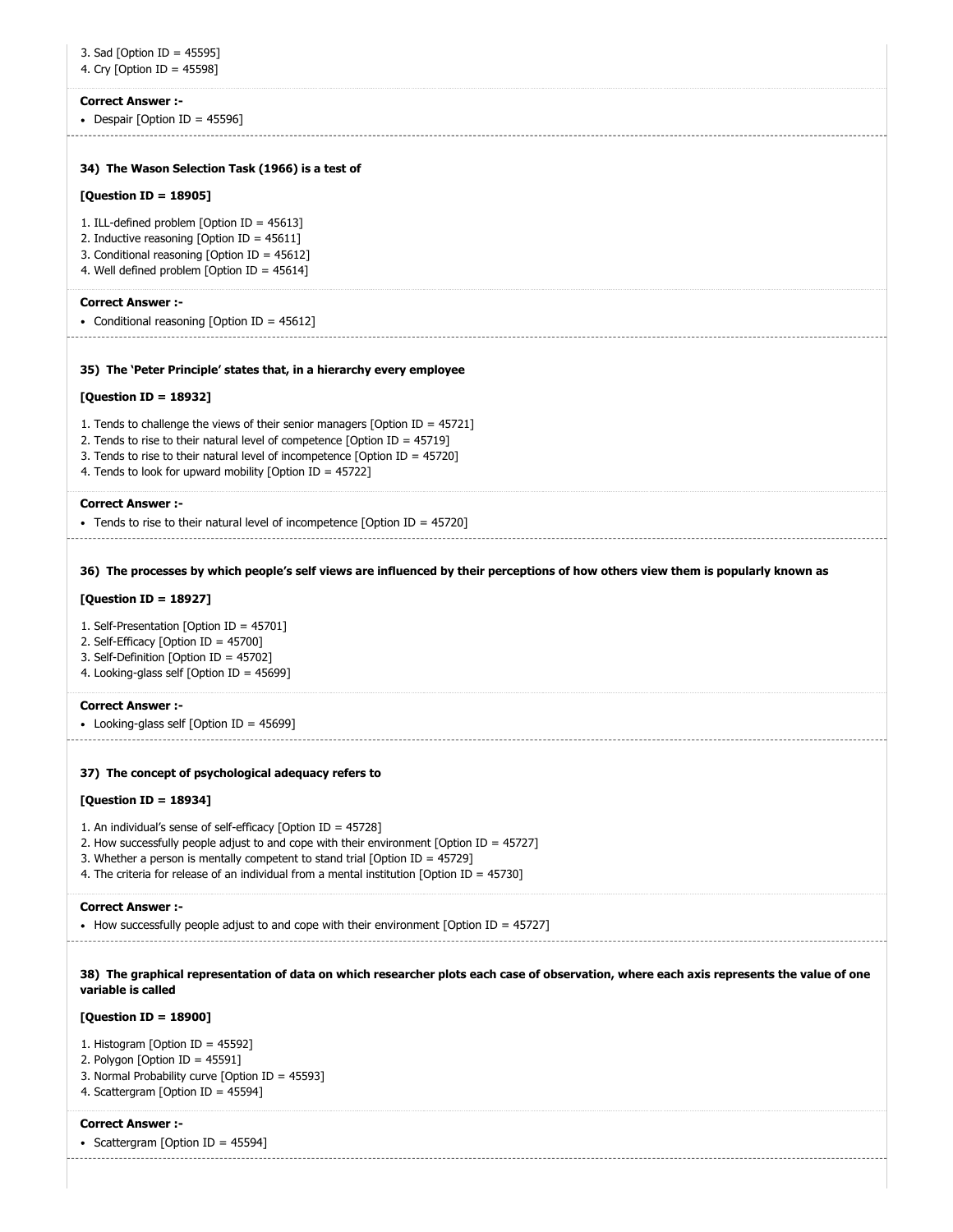| 39) The 'Barnum effect' is a reference to                                                                                                                                                                                                                                                                                                                          |
|--------------------------------------------------------------------------------------------------------------------------------------------------------------------------------------------------------------------------------------------------------------------------------------------------------------------------------------------------------------------|
| [Question ID = 18931]                                                                                                                                                                                                                                                                                                                                              |
| 1. Testimony given by the 'hired guns' in forensic assessment situations [Option ID = $45715$ ]<br>2. Empty promises made by clinicians before the evaluation [Option ID = $45716$ ]<br>3. Vague personality description applicable to almost anyone [Option ID = 45717]<br>4. Insufficient demographic data provided in psychological reports [Option ID = 45718] |
| <b>Correct Answer:-</b><br>• Vague personality description applicable to almost anyone [Option ID = $45717$ ]                                                                                                                                                                                                                                                      |
| 40) The method associated with Interpretative social science and which originates in religious and literary studies of textual material is<br>called                                                                                                                                                                                                               |
| [Question ID = 18888]                                                                                                                                                                                                                                                                                                                                              |
| 1. Positivist Research [Option ID = $45543$ ]<br>2. Ideographic [Option ID = 45545]<br>3. Hermeneutics [Option ID = 45546]<br>4. Constructionist Orientation [Option ID = 45544]                                                                                                                                                                                   |
| <b>Correct Answer:-</b><br>• Hermeneutics [Option ID = 45546]                                                                                                                                                                                                                                                                                                      |
| 41) The researcher identifying relevant categories of people can decide how many to get in each category. The number of people in<br>various categories of the sample is fixed. This is called                                                                                                                                                                     |
| [Question ID = 18891]                                                                                                                                                                                                                                                                                                                                              |
| 1. Purposive sampling [Option ID = 45558]<br>2. Quota sampling [Option ID = 45556]<br>3. Accidental sampling [Option ID = 45555]<br>4. Snowball sampling [Option ID = 45557]                                                                                                                                                                                       |
| <b>Correct Answer :-</b><br>• Quota sampling [Option ID = 45556]                                                                                                                                                                                                                                                                                                   |
| 42) The corresponding measure which is usually unknown and is based directly upon the population is known as ___                                                                                                                                                                                                                                                   |
| [Question ID = 18935]                                                                                                                                                                                                                                                                                                                                              |
| 1. Statistic [Option ID = 45731]<br>2. Statistical Inference [Option ID = 45734]<br>3. Parameter [Option ID = $45732$ ]<br>4. Sample [Option ID = $45733$ ]                                                                                                                                                                                                        |
| <b>Correct Answer:-</b><br>• Parameter [Option ID = $45732$ ]                                                                                                                                                                                                                                                                                                      |
| 43) The regression equation gives a predicted value of 'Y' for each value of 'X'. In addition to these predicted values there are observed<br>values of Y. The difference between the predicted value and observed value is called                                                                                                                                 |
| [Question ID = $18896$ ]                                                                                                                                                                                                                                                                                                                                           |
| 1. Biserial value [Option ID = 45575]<br>2. Residual [Option ID = $45577$ ]<br>3. Phi-coefficient [Option ID = 45576]<br>4. Point bi-serial value [Option ID = 45578]                                                                                                                                                                                              |
| <b>Correct Answer :-</b><br>• Residual [Option ID = 45577]                                                                                                                                                                                                                                                                                                         |
| 44) The Pre-verbal communication sounds that appear around 2-3 months in children is called                                                                                                                                                                                                                                                                        |
| [Question ID = $18924$ ]                                                                                                                                                                                                                                                                                                                                           |
| 1. Babbling [Option ID = $45690$ ]                                                                                                                                                                                                                                                                                                                                 |

2. Cooing [Option ID = 45687]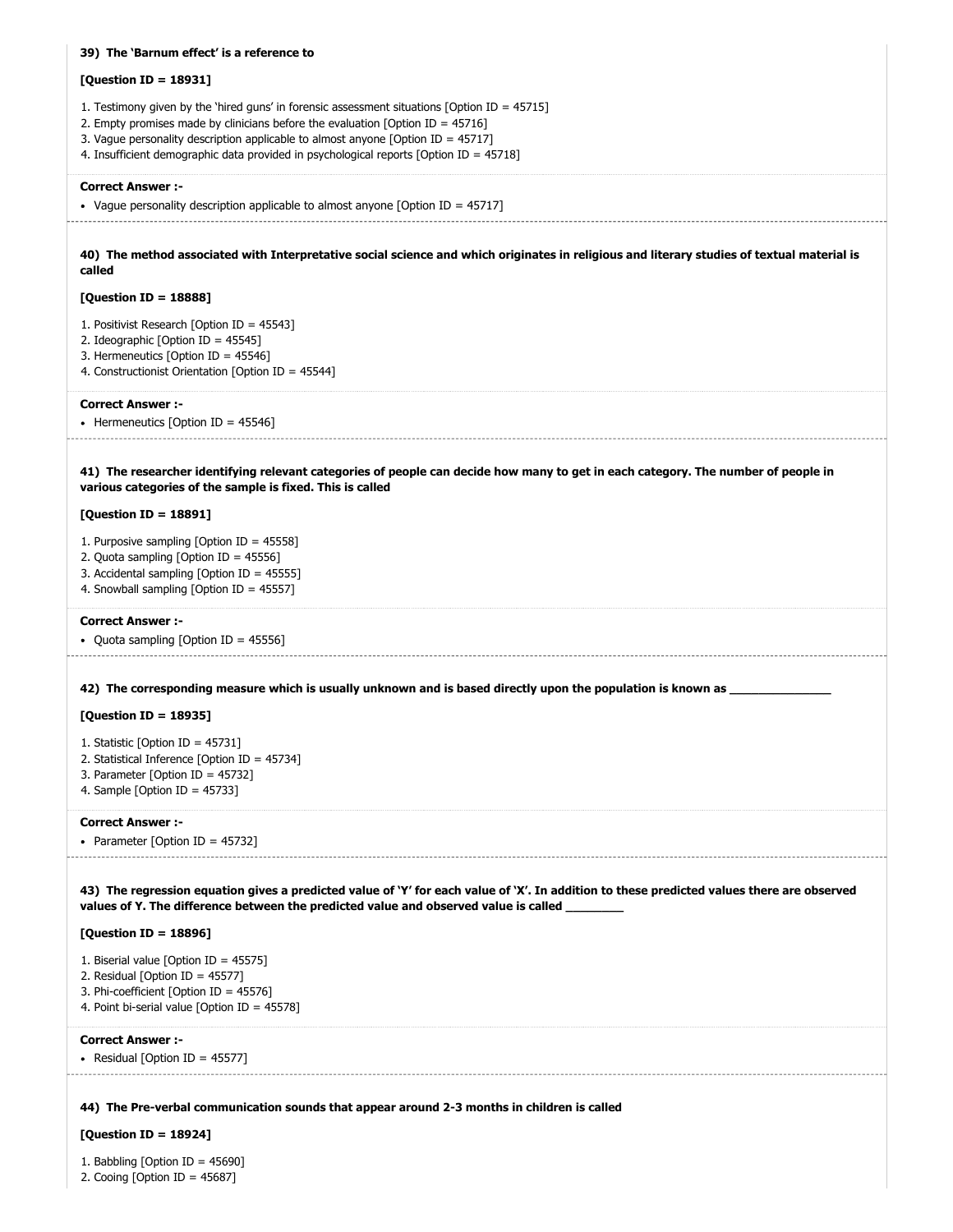| 3. Phonemes [Option ID = $45689$ ]<br>4. Morphemes [Option ID = 45688]                                                                                                                                  |
|---------------------------------------------------------------------------------------------------------------------------------------------------------------------------------------------------------|
| <b>Correct Answer :-</b><br>• Cooing [Option ID = 45687]                                                                                                                                                |
| 45) The following is NOT a characteristic of Narrative Analysis                                                                                                                                         |
| [Question ID = 18898]                                                                                                                                                                                   |
| 1. Characters [Option ID = $45586$ ]<br>2. Specificity [Option ID = 45585]<br>3. Peripetia [Option ID = 45583]<br>4. Voice [Option ID = $45584$ ]                                                       |
| <b>Correct Answer :-</b>                                                                                                                                                                                |
| • Specificity [Option ID = $45585$ ]                                                                                                                                                                    |
| 46) The process of broadening and enriching mythological images, symbols, motifs etc in the light of divergent and analogous material is<br>called                                                      |
| [Question ID = 18902]                                                                                                                                                                                   |
| 1. Archetypal amplification [Option ID = 45602]<br>2. Active imagination [Option ID = 45600]<br>3. Enantiodromia [Option ID = 45601]<br>4. Participation mystique [Option ID = 45599]                   |
| <b>Correct Answer :-</b><br>• Archetypal amplification [Option ID = $45602$ ]                                                                                                                           |
| [Question ID = 18913]<br>1. Structural description [Option ID = 45644]<br>2. Themes [Option ID = $45645$ ]<br>3. Textural description [Option ID = 45643]<br>4. Mimes [Option ID = $45646$ ]            |
| <b>Correct Answer :-</b><br>Textural description [Option ID = 45643]                                                                                                                                    |
| 48) One of the disadvantages of cross-sectional studies is that the result can be influenced by                                                                                                         |
| [Question ID = 18925]                                                                                                                                                                                   |
| 1. Random assignment [Option ID = $45691$ ]                                                                                                                                                             |
| 2. Socio-economic difference [Option ID = 45694]                                                                                                                                                        |
| 3. Participant attrition [Option ID = 45692]<br>4. Cohort differences [Option ID = 45693]                                                                                                               |
| <b>Correct Answer :-</b>                                                                                                                                                                                |
| • Cohort differences [Option ID = 45693]                                                                                                                                                                |
| 49) One evening before sunset, Rekha and Hema were talking to each other face to face. If Hema's shadow was exactly to the right of<br>Hema, which direction was Rekha facing?<br>[Question ID = 18890] |
| 1. Data Inadequate [Option ID = 45554]                                                                                                                                                                  |
| 2. North [Option ID = $45551$ ]<br>3. East [Option ID = 45553]<br>4. South [Option ID = $45552$ ]                                                                                                       |
| <b>Correct Answer :-</b>                                                                                                                                                                                |
| • South [Option ID = 45552]                                                                                                                                                                             |